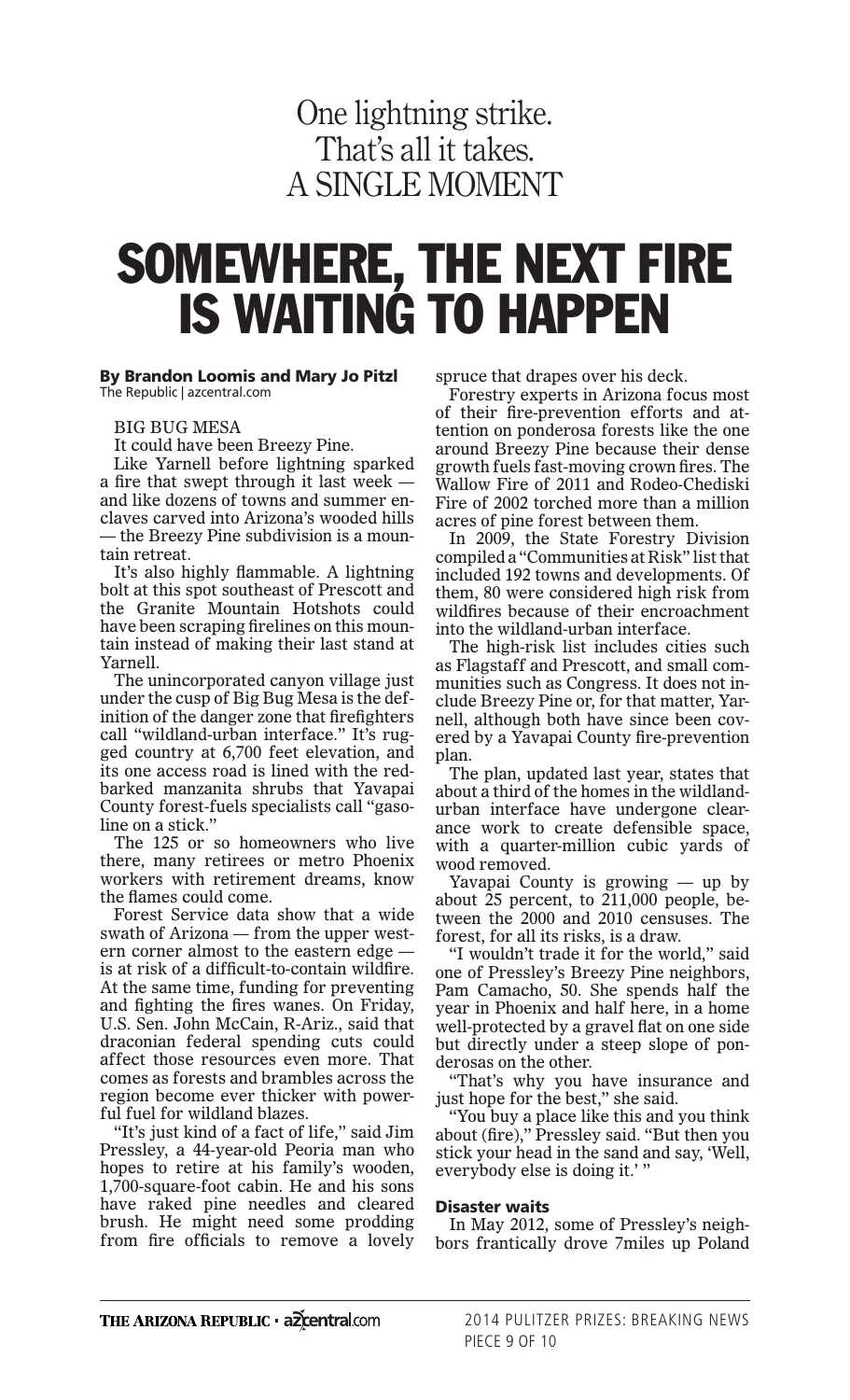Junction Road's gravel, rising from desert scrub past dense chaparral to their former mining camp notched amid the ponderosa pines and Gambel oaks. They were racing the Gladiator Fire, burning to the south near Crown King, to claim photos and keepsakes.

In their faces: a prevailing southwesterly wind aligned perfectly with the funnel of their canyon.

They were spared. The fire turned back several miles away.

"It's just a disaster waiting to happen," said Gary Roysdon, fuels-reduction coordinator for the volunteer Prescott Area Wildland Urban Interface Commission.

He's trying to ensure it doesn't happen. And after Yarnell Hill and Gladiator, a blaze a California hotshot crew barely escaped, so are the people of Breezy Pine.

The community conducted a fire-safety day in May and is completing paperwork to become Yavapai County's 24th Firewise community. It's a designation that requires a commitment by the villagers to spend \$2 per person each year hacking brush and trees around their homes. With it, the area will become eligible for grant money to help remove wood. Yarnell and Peeples Valley were not Firewise communities.

The Prescott Area commission is doling out a \$500,000 grant from the state for use over three years, and Roysdon thinks he might be able to get \$15,000 or \$20,000 for Breezy Pine.

Communities have to fight for limited cash. For 2013, the U.S. Forest Service sent \$1.5 million to Arizona to distribute in competitive fuel-reduction grants. A deputy state forester last week estimated that at least 1 million acres need attention, at a cost of \$400 to \$1,000 per acre, depending on whether it is cleared with a controlled burn or thinned with heavy equipment.

There are other funds, but apparently no single agency monitors how the money is distributed and spent.

The state got \$8 million in federal economic-stimulus money four years ago to reduce hazardous fuels such as pine needles, dead trees and other organic materials that help fire spread. More than half, \$4.5 million, went to the White Mountain Apache Tribe's forest-restoration program; another \$2.2 million helped the tribe develop a nursery and do ecosystem restoration after Rodeo-Chediski. Three other projects were in Yavapai and Navajo counties.

The state also issues grants from its Cooperative Forestry Fund to help with prevention as well as firefighting. It was not immediately known how the money has been allocated in recent years.

The State Forestry Division this year has a \$7.2 million budget, with \$4 million earmarked for fire suppression. It is unclear how much of the remainder, if any, goes toward preventative efforts.

Yavapai County, which includes Yarnell, is among the most fire-conscious in the state. But even there, hazard reduction has never kept pace with a forest that grows thicker every year. There are 7,500 homes with defensible space in Firewise communities forming a semicircle around Prescott, wildland urban interface commission chairwoman P.J. Cathey said. But she thinks at least 10,000 more homes need it.

### Fuel holds the key

Arizona's persistent drought, coupled with dead or dying trees and brush and the risk of human-caused fires, means the long-term threat is high. Fuel is the key, said Bruce Greco, outreach director for the Ecological Research Institute at Northern Arizona University.

"There are areas of Arizona that have very dense, overstocked areas of vegetation, particularly with ponderosa pine," he said.

In the case of Yarnell and many areas of Yavapai County, thick stands of chaparral are perpetual risks, said Pat Graham, state director of the Nature Conservancy in Arizona.

Controlled burns can help clean up pine areas, but they're often dangerous in chaparral, Graham said. Manzanita and creosote are especially oily.

"They tend to explode," he said.

And clearing brush isn't a one-time chore. Chaparral returns almost instantly.

"It's kind of like wiping your fanny with a hoop," said Roysdon, the Prescott-area fuels-reduction coordinator. "There's no end to it."

Roysdon is 80, an Oklahoman with a handlebar mustache who retired near Prescott after an electronics career in Southern California. Retirement finds him working about 40 hours a week assessing and attacking fire hazards with rented or donated crews.

This spring, he noticed a lot of brush and trees awfully close to homes in Yarnell. The U.S. Bureau of Land Management had worked to reduce fuels around town, he said, "and the people were aware. But there wasn't much activity by individual homeowners."

There's no forcing the issue, he said.